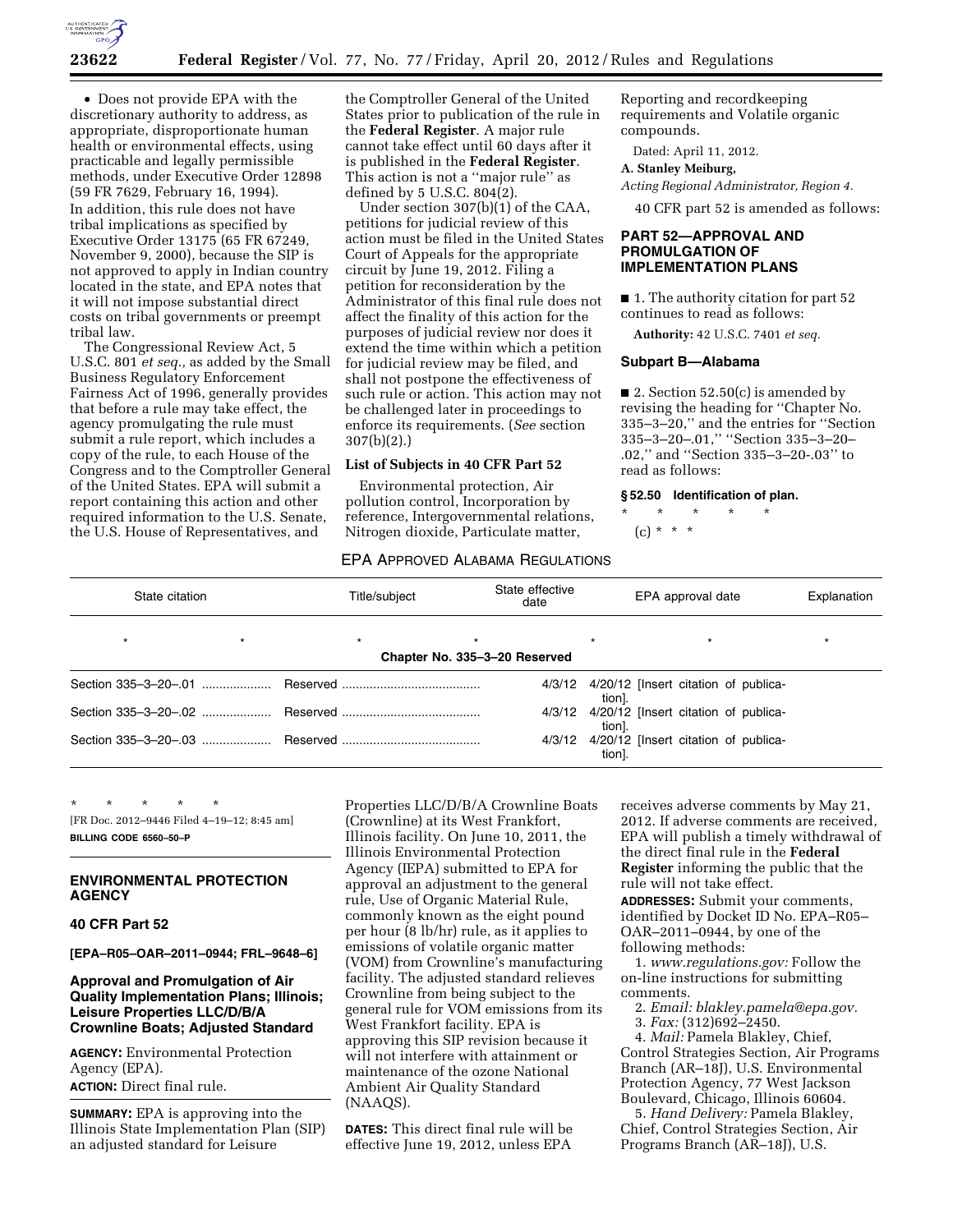Environmental Protection Agency, 77 West Jackson Boulevard, Chicago, Illinois 60604. Such deliveries are only accepted during the Regional Office normal hours of operation, and special arrangements should be made for deliveries of boxed information. The Regional Office official hours of business are Monday through Friday, 8:30 a.m. to 4:30 p.m., excluding Federal holidays.

*Instructions:* Direct your comments to Docket ID No. EPA–R05–OAR–2011– 0944. EPA's policy is that all comments received will be included in the public docket without change and may be made available online at *[www.regulations.gov,](http://www.regulations.gov)* including any personal information provided, unless the comment includes information claimed to be Confidential Business Information (CBI) or other information whose disclosure is restricted by statute. Do not submit information that you consider to be CBI or otherwise protected through *[www.regulations.gov](http://www.regulations.gov)*  or email. The [www.regulations.gov](http://www.regulations.gov) Web site is an ''anonymous access'' system, which means EPA will not know your identity or contact information unless you provide it in the body of your comment. If you send an email comment directly to EPA without going through *[www.regulations.gov](http://www.regulations.gov)* your email address will be automatically captured and included as part of the comment that is placed in the public docket and made available on the Internet. If you submit an electronic comment, EPA recommends that you include your name and other contact information in the body of your comment and with any disk or CD–ROM you submit. If EPA cannot read your comment due to technical difficulties and cannot contact you for clarification, EPA may not be able to consider your comment. Electronic files should avoid the use of special characters, any form of encryption, and be free of any defects or viruses.

*Docket:* All documents in the docket are listed in the *[www.regulations.gov](http://www.regulations.gov)*  index. Although listed in the index, some information is not publicly available, e.g., CBI or other information whose disclosure is restricted by statute. Certain other material, such as copyrighted material, will be publicly available only in hard copy. Publicly available docket materials are available either electronically in *[www.regulations.gov](http://www.regulations.gov)* or in hard copy at the Environmental Protection Agency, Region 5, Air and Radiation Division, 77 West Jackson Boulevard, Chicago, Illinois 60604. This facility is open from 8:30 a.m. to 4:30 p.m., Monday through Friday, excluding Federal holidays. We

recommend that you telephone Carolyn Persoon, Environmental Engineer, at (312)353–8290, before visiting the Region 5 office.

### **FOR FURTHER INFORMATION CONTACT:**

Carolyn Persoon, Environmental Engineer, Control Strategies Section, Air Programs Branch (AR–18J), Environmental Protection Agency, Region 5, 77 West Jackson Boulevard, Chicago, Illinois 60604, (312)353–8290, *[persoon.carolyn@epa.gov.](mailto:persoon.carolyn@epa.gov)* 

#### **SUPPLEMENTARY INFORMATION:**

Throughout this document whenever "we," "us," or "our" is used, we mean EPA. This supplementary information section is arranged as follows:

I. What is EPA's analysis of Crownline's adjusted standard?

II. What action is EPA taking?

III. Statutory and Executive Order Reviews

## **I. What is EPA's analysis of Crownline's adjusted standard?**

## *Background of the 8 lb/hr Rule and the Adjusted Standard*

EPA approved the VOM general 8 lb/ hr rule into the Illinois SIP on February 21, 1980 (45 FR 11472). The rule states that ''no person shall cause or allow the discharge of more than 3.6 kg/hr (8 lb/ hr) of organic material into the atmosphere from any emission source \* \* \*'' The basis for this rule is prevention of ground-level ozone formation in order to meet the ozone NAAQS.

Crownline filed a petition for an adjusted standard on December 5, 2003, in accordance with section 28.1 of the Illinois Environmental Protection Act, 415 ILCS 5/28.1, and Illinois' regulations at 35 Ill. Adm. Code section 215. Section 28.1 sets out the factors that a petitioner must demonstrate to justify an adjusted standard. Crownline filed the petition describing the factors relating to its West Frankfort facility that are substantially and significantly different from the factors relied on in adopting the general rule, specifically that the general rule did not take into account the specific operations needed to make fiberglass boats. Crownline also provided an air quality impact analysis to support its petition. On April 23, 2004, the Illinois Pollution Control Board (IPCB) held a public hearing on the petition in West Frankfort, Illinois where testimony was given to support Crownline's petition. A final order by the IPCB granted Crownline an adjusted standard on July 22, 2004. Among other things, the IPCB order stated that Crownline must operate in full compliance with the Federal Maximum Achievable Control Technology (MACT) limits on volatile organic compounds

(VOCs) for the specific production of fiberglass boats.

## *Analysis of SIP Revision for the Adjusted Standard*

EPA's approval is based on consideration of whether the adjusted standard meets the requirements of section 1l0(l) of the Clean Air Act (CAA), 42 U.S.C. 4202(l). In particular, EPA considered whether exempting Crownline's West Frankfort facility from compliance with 35 Ill. Adm. Code 215.301 will impact Illinois' ability to attain and maintain the ozone NAAQS in the area in which the facility is located.

Under CAA section 110(l) the state must show that the SIP revision will not interfere with attainment and maintenance of both existing eight-hour ozone standards, which would be 75 parts per billion (ppb) promulgated in 2008 and the 84 ppb promulgated in 1997. The monitor closest to Crownline's West Frankfort facility is located in Hamilton County, Illinois. This monitor has been and currently is attaining the eight-hour ozone standards with a design value of 68 ppb for the 2008–2010 design period. See EPA's Web site on design values for ozone at *[http://www.epa.gov/airtrends/](http://www.epa.gov/airtrends/values.html)  [values.html.](http://www.epa.gov/airtrends/values.html)* The IPCB order granting Crownline an adjusted standard became effective in July 2004 and Crownline has been operating in accordance with this adjusted standard since that time. As noted, the 2008–2010 design value for Hamilton County shows that the county is attaining the 2008 eight-hour ozone standard with Crownline operating in accordance with the adjusted standard. Thus, Crownline's facility in West Frankfort, Illinois has not been interfering with attainment.

To support its petition, Crownline did a conservative analysis of emissions to determine an approximate ozone contribution that would result from it operating at the maximum capacity which Crownline is allowed in its approved title V permit. EPA reviewed Crownline's analysis for the one-hour ozone standard and applied this analysis to the eight-hour ozone standard. When adding the potential contribution from Crownline to the existing monitored design value of 68 ppb, the 2008 eight-hour ozone standard of 75 ppb is still maintained even at the facility's maximum permitted emissions allowance.

Although Crownline is not required to comply with the 8 lb/hour rule, Crownline is required to operate its facility in compliance with Federal regulations of the National Emission Standards for Hazardous Air Pollutants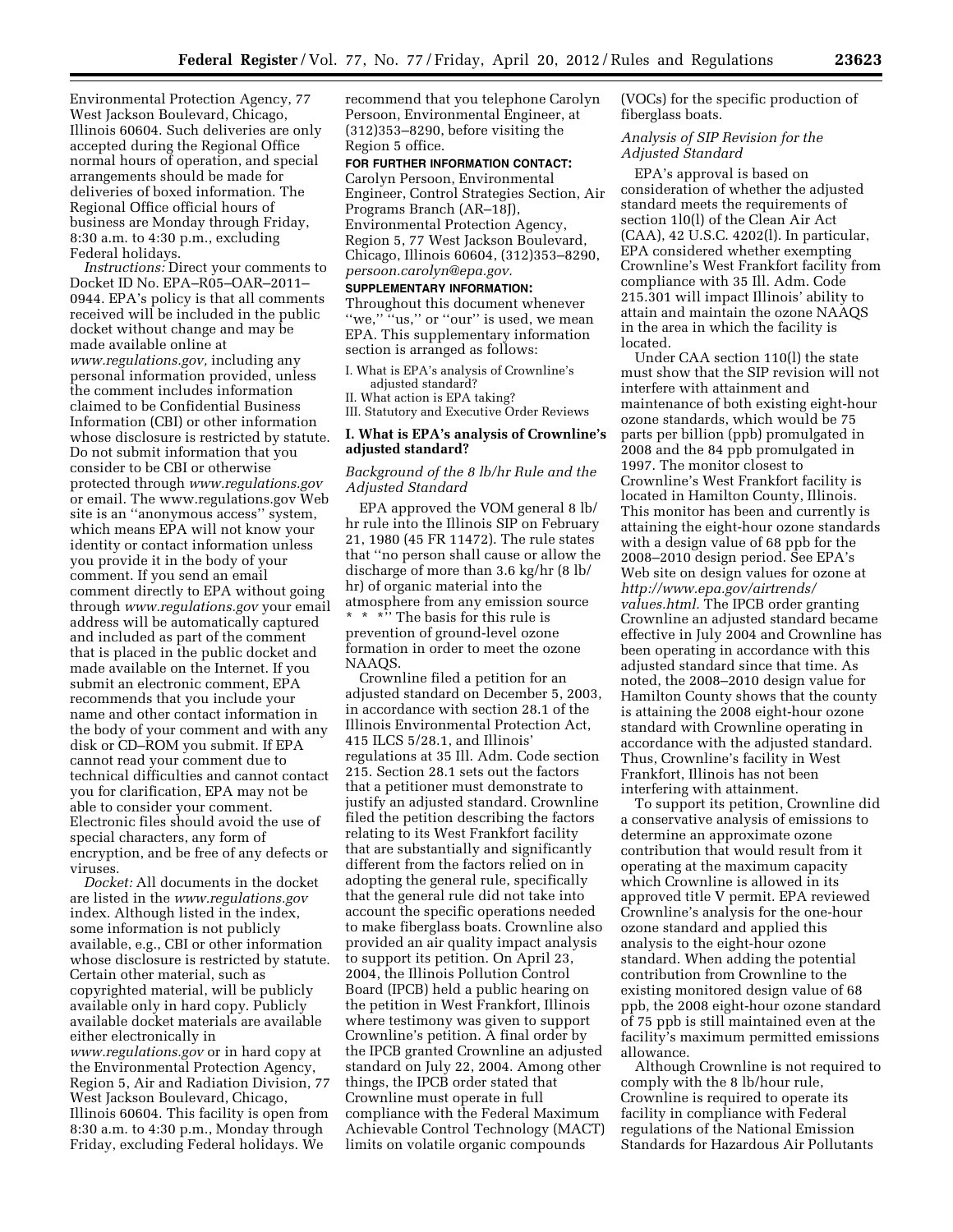for Boat Manufacturing set forth at 40 CFR part 63 subpart VVVV. These regulations establish emission standards for hazardous air pollutants (HAPs) at new and existing boat manufacturing facilities with resin and gel coat operations, carpet and fabric adhesive operations, or aluminum recreational boat surface coating operations and require certain operational practices, recordkeeping, and emission limits for HAPs. EPA promulgated these regulations under section 112(d) of the CAA, which contains the MACT requirement.1 Styrene is the VOM emitted from Crownline's West Frankfort facility and styrene is also a HAP. The emissions of styrene from Crownline's West Frankfort facility are from two different types of operations: (1) Lamination process which uses a resin applied by non-atomized spray, and (2) open molding, resistant and/or high strength gel-coat. The MACT requires emission limits on the materials used in these processes, with HAPs content limited to 35% for the resin applied by non-atomized guns, and 33.4% HAPs for the gelcoat composition. These emission limits are enforceable VOM limits for the West Frankfort Facility.

### **II. What action is EPA taking?**

EPA is approving into the Illinois SIP an adjusted standard of the 8 lb/hr general rule for VOM for Crownline. The adjusted standard sets an alternative permanent and enforceable VOM limit for Crownline that are the emission limits set in the Federal MACT (40 CFR part 63 subpart VVVV) specific to fiberglass boat manufacturing. The amendment to Illinois' SIP adding the adjusted standard is approvable because the adjusted standard will not interfere with attaining or maintaining the 75 ppb ozone standard as prescribed by section 110(l) of the CAA.

We are publishing this action without prior proposal because we view this as a noncontroversial amendment and anticipate no adverse comments. However, in the proposed rules section of this **Federal Register** publication, we are publishing a separate document that will serve as the proposal to approve the state plan amendment if relevant adverse written comments are filed. This rule will be effective June 19, 2012 without further notice unless we receive relevant adverse written comments by May 21, 2012. If we receive such comments, we will withdraw this action

before the effective date by publishing a subsequent document that will withdraw the final action. All public comments received will then be addressed in a subsequent final rule based on the proposed action. EPA will not institute a second comment period. Any parties interested in commenting on this action should do so at this time. Please note that if EPA receives an adverse comment on an amendment, paragraph, or section of this rule and if that provision may be severed from the remainder of the rule, EPA may adopt as final those provisions of the rule that are not the subject of an adverse comment. If we do not receive any comments, this action will be effective June 19, 2012.

## **III. Statutory and Executive Order Reviews**

Under the CAA, the Administrator is required to approve a SIP submission that complies with the provisions of the CAA and applicable Federal regulations. 42 U.S.C. 7410(k); 40 CFR 52.02(a). Thus, in reviewing SIP submissions, EPA's role is to approve state choices, provided that they meet the criteria of the CAA. Accordingly, this action merely approves state law as meeting Federal requirements and does not impose additional requirements. For that reason, this action:

• Is not a ''significant regulatory action'' subject to review by the Office of Management and Budget under Executive Order 12866 (58 FR 51735, October 4, 1993);

• Does not impose an information collection burden under the provisions of the Paperwork Reduction Act (44 U.S.C. 3501 *et seq.*);

• Is certified as not having a significant economic impact on a substantial number of small entities under the Regulatory Flexibility Act (5 U.S.C. 601 *et seq.*);

• Does not contain any unfunded mandate or significantly or uniquely affect small governments, as described in the Unfunded Mandates Reform Act of 1995 (Pub. L. 104–4);

• Does not have Federalism implications as specified in Executive Order 13132 (64 FR 43255, August 10, 1999);

• Is not an economically significant regulatory action based on health or safety risks subject to Executive Order 13045 (62 FR 19885, April 23, 1997);

• Is not a significant regulatory action subject to Executive Order 13211 (66 FR 28355, May 22, 2001);

• Is not subject to requirements of Section 12(d) of the National Technology Transfer and Advancement Act of 1995 (15 U.S.C. 272 note) because application of those requirements would be inconsistent with the CAA; and

• Does not provide EPA with the discretionary authority to address, as appropriate, disproportionate human health or environmental effects, using practicable and legally permissible methods, under Executive Order 12898 (59 FR 7629, February 16, 1994).

In addition, this rule does not have tribal implications as specified by Executive Order 13175 (65 FR 67249, November 9, 2000), because the SIP is not approved to apply in Indian country located in the state, and EPA notes that it will not impose substantial direct costs on tribal governments or preempt tribal law.

The Congressional Review Act, 5 U.S.C. 801 *et seq.,* as added by the Small Business Regulatory Enforcement Fairness Act of 1996, generally provides that before a rule may take effect, the agency promulgating the rule must submit a rule report, which includes a copy of the rule, to each House of the Congress and to the Comptroller General of the United States. EPA will submit a report containing this action and other required information to the U.S. Senate, the U.S. House of Representatives, and the Comptroller General of the United States prior to publication of the rule in the **Federal Register**. A major rule cannot take effect until 60 days after it is published in the **Federal Register**. This action is not a ''major rule'' as defined by 5 U.S.C. 804(2).

Under section 307(b)(1) of the CAA, petitions for judicial review of this action must be filed in the United States Court of Appeals for the appropriate circuit by June 19, 2012. Filing a petition for reconsideration by the Administrator of this final rule does not affect the finality of this action for the purposes of judicial review nor does it extend the time within which a petition for judicial review may be filed, and shall not postpone the effectiveness of such rule or action. Parties with objections to this direct final rule are encouraged to file a comment in response to the parallel notice of proposed rulemaking for this action published in the proposed rules section of today's **Federal Register**, rather than file an immediate petition for judicial review of this direct final rule, so that EPA can withdraw this direct final rule and address the comment in the proposed rulemaking. This action may not be challenged later in proceedings to enforce its requirements. (See section 307(b)(2).)

### **List of Subjects in 40 CFR Part 52**

Environmental protection, Air pollution control, Incorporation by

<sup>1</sup> ''Emission standards promulgated under this subsection shall require the maximum degree of reduction in emissions of the hazardous air pollutants subject to this section.'' Section  $112(d)(2)$ .